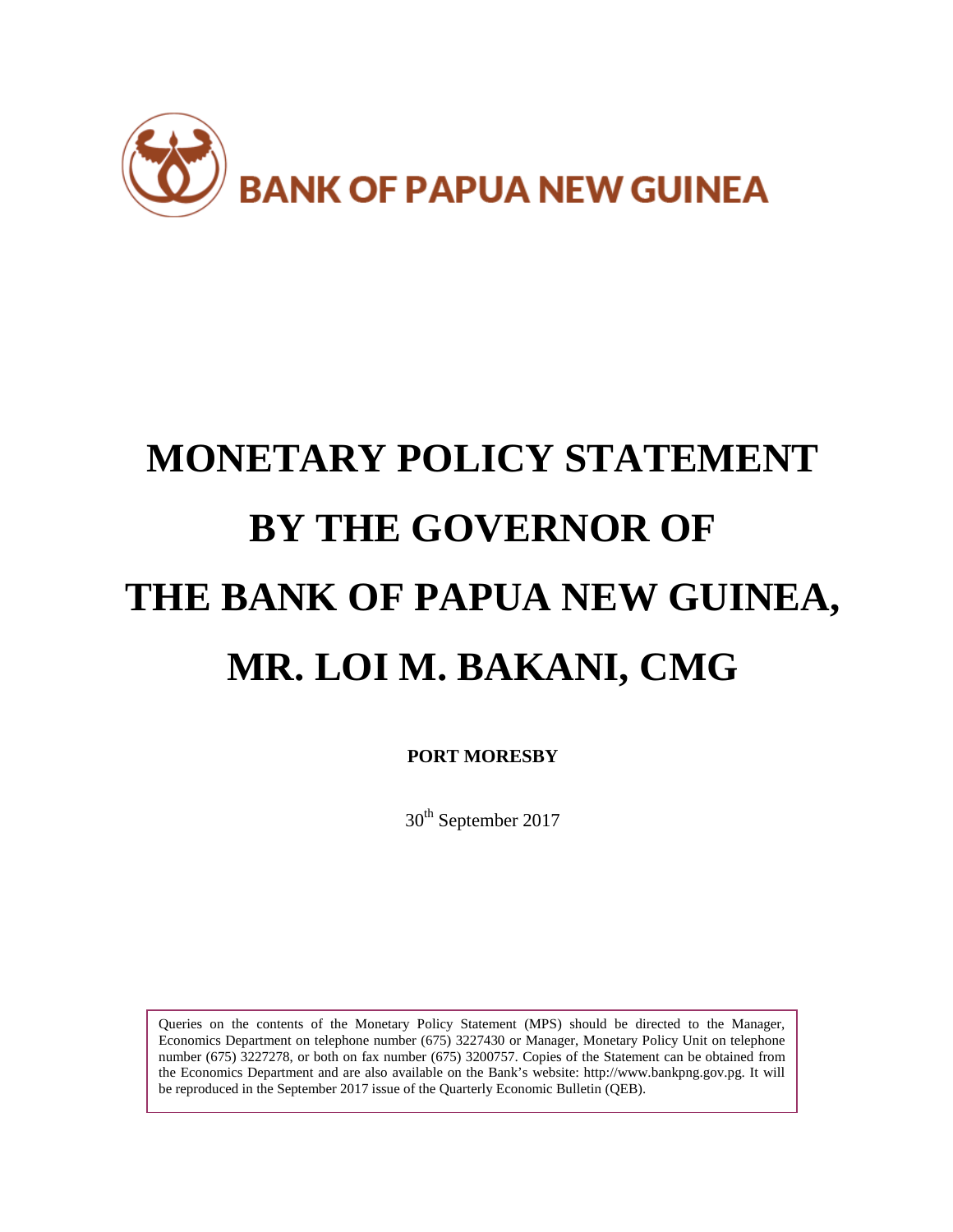## **Objective of Monetary Policy**

The objective of monetary policy in Papua New Guinea (PNG) is to achieve and maintain price stability. This entails low inflation supported by stable interest and exchange rates. The maintenance of price stability leads to:

- Confidence in the kina exchange rate and management of the economy;
- A foundation for stable fiscal operations of the Government;
- Certainty for businesses to plan for long-term investment; and
- A stable macroeconomic environment conducive to economic growth.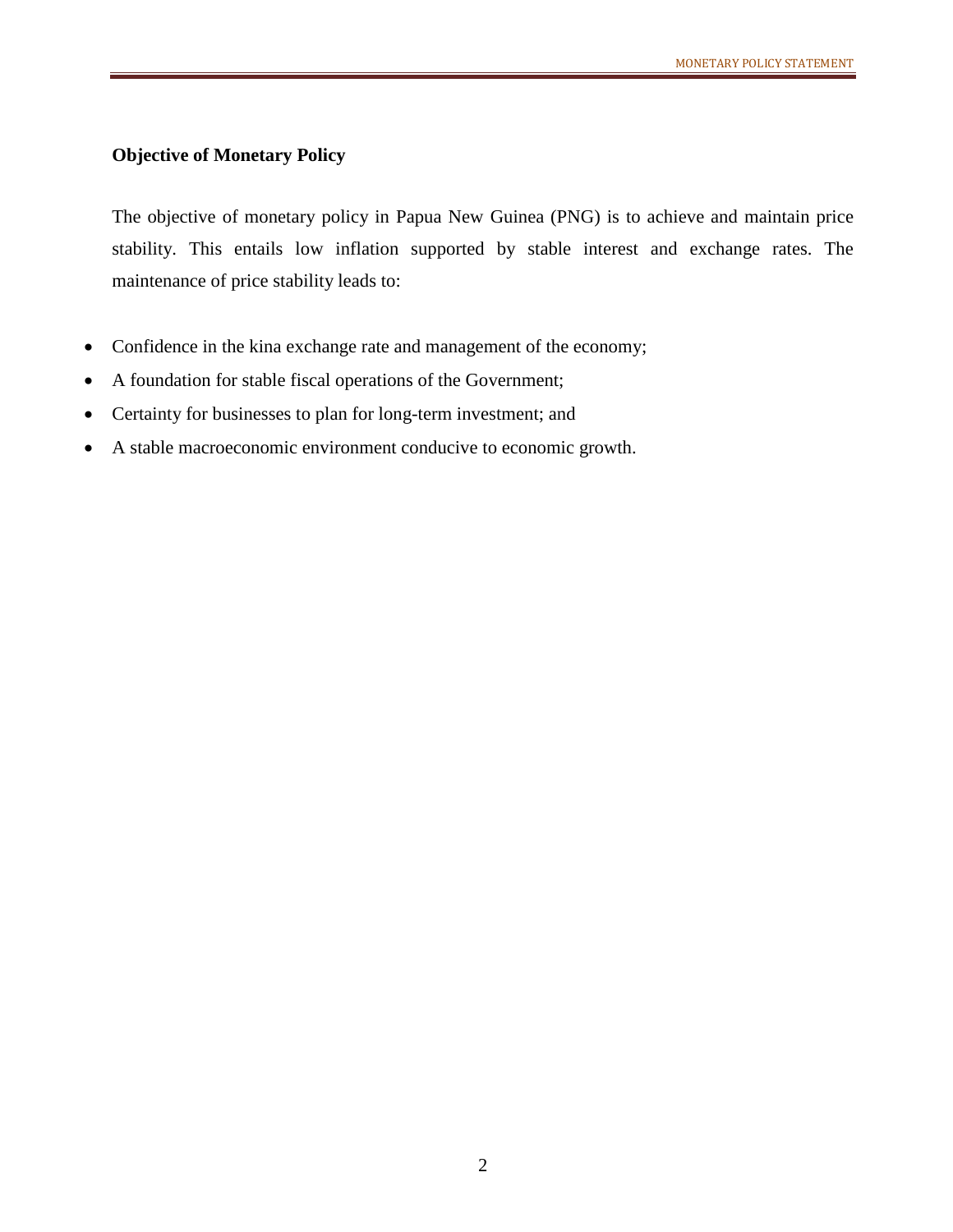## **Executive Summary**

The improvement in PNG's external balance in 2016 continued into the first half of 2017, as projected in the March 2017 Monetary Policy Statement (MPS), with a surplus in the overall balance of payments. This was driven by increase in prices and production of some of the agricultural and mineral export commodities, including LNG. However, the improvement did not lead to higher Government revenue and significant foreign exchange inflows. As a result, the budgetary and foreign exchange situation that prevailed since 2015 continued in 2017. The Government therefore announced a Supplementary Budget in September 2017 with downward revisions in expenditure of K494.3 million and revenue of K494.1 million. This will maintain the deficit of K1,876.2 million as in the original 2017 Budget.

The Bank's assessment of foreign exchange market data shows that the total supply of foreign currency, including the Central Bank's intervention, was more than sufficient to clear the outstanding daily orders in the spot market. However, the Authorised Foreign Exchange Dealers (AFEDs) claim that the inflows are not enough to meet the demand for foreign exchange and the imbalance continues to persist. The outstanding orders by AFEDs reflect frontloading of orders, preference for serving small orders and others not backed with the required kina funds.

The Central Bank agreed for an intervention of US\$100 million in the Government's 100 Day 25 Point Plan. The Deputy Prime Minister and Treasurer agreed with Oil Search, a domestic crude oil extractor and Puma Energy, the owner of the local oil refinery and the largest foreign currency user in the country, for 50.0 percent of the annual purchases of crude to be settled in kina. This will ease the demand for foreign currency in the market.

The improvement in the external sector is expected to continue in the second half of 2017 and in the medium-term, due to increases in prices and production of mining and non-mining export commodities. In line with this, the Bank projects real GDP growth to be around 2.7 percent as forecasted in the 2017 Supplementary Budget and expects further increases in the medium-term. The Bank considers that this forecasted growth would not exert pressure on inflation.

3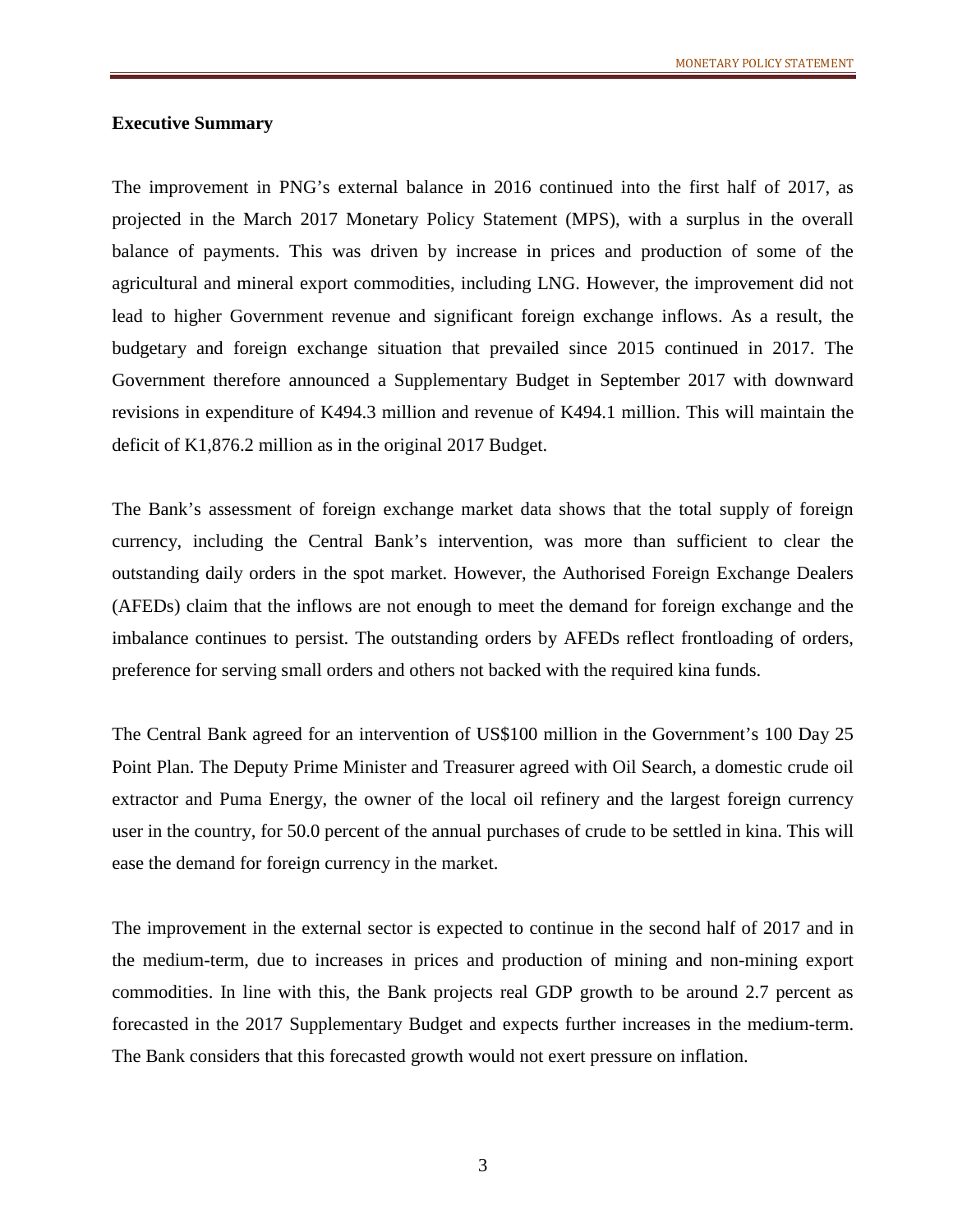Considering these developments, the Bank will maintain a neutral policy stance over the next six months. It will continue to monitor developments in inflation and other macroeconomic indicators and may adjust its monetary policy stance as necessary.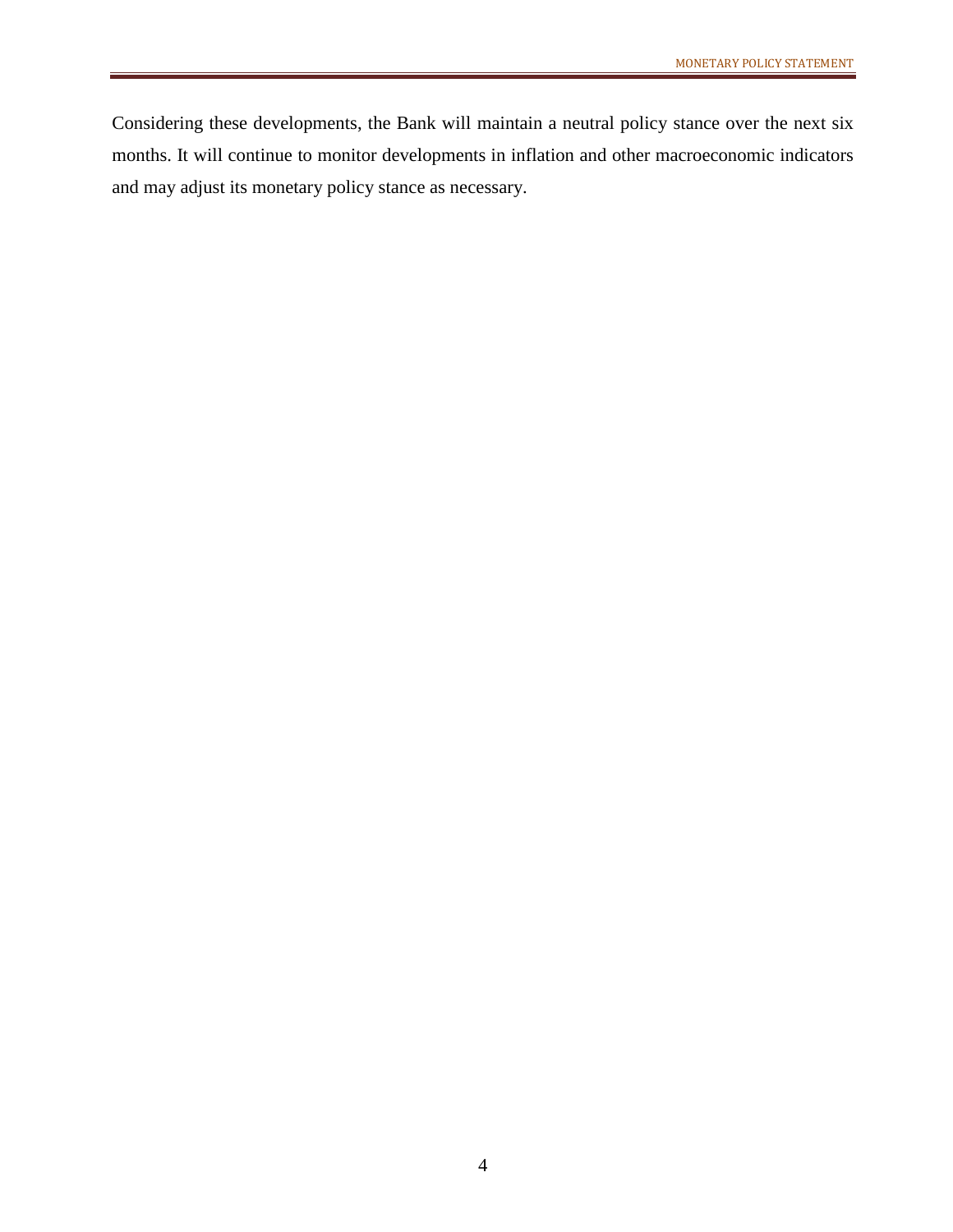## **Monetary Policy Discussions**

#### **1. Monetary Policy Assessment, Issues and Expectations**

PNG experienced an improvement in the prices and production of some of its export commodities in the first half of 2017. This led to a surplus in the overall balance of payments, and relative stability in the kina exchange rate. However, Government revenue was not as high as the increase in expenditure. The Government resorted to more domestic financing with the issuance of securities to finance the budget deficit.

The preliminary fiscal outcome of the National Government continued to be in deficit for the seven months to July 2017. Over this period, both total revenue and expenditure comprised 50.1 percent of the 2017 Supplementary Budget.

The newly-elected Government introduced a 100 Day 25 Point Plan in August followed by a Supplementary Budget in September 2017, to ensure macroeconomic stability. The Government aims to maintain the deficit-to-GDP ratio of 2.5 percent. This will be achieved through reduction in expenditure and improved revenue collections. The Government plans to stimulate economic activity through spending in key priority areas that would improve the productive capacity of the economy as well as promoting import substitution industries mainly in the agriculture sector.

The debt level has risen significantly from K8.5 billion in 2012 to K24.1 billion as at end of June 2017. It is projected to decline to K23.8 billion by the end of the year compared to the 2017 original Budget estimate of K21.6 billion.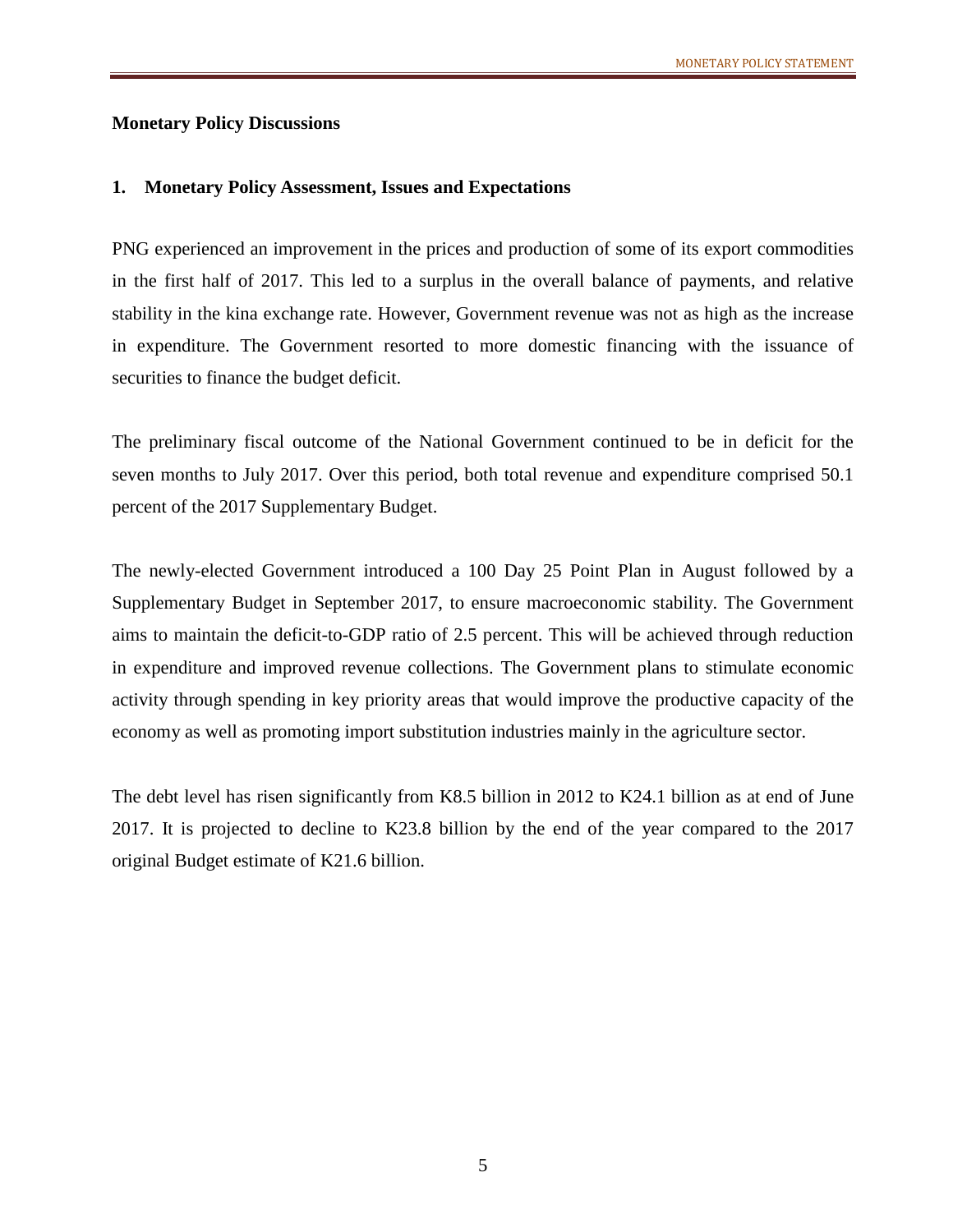

*Source: 2017 Budget and 2017 Supplementary Budget*

Financing of the budget deficit continues to be a challenge with some domestic financiers reaching their exposure limits on sovereign debt. The Government should pursue the balance of the second tranche of the Credit Suisse syndicated loan.

The overall balance of payments recorded a surplus of K141 million in the first half of 2017. It is expected to record a surplus at the end of the year. A higher surplus in the current account more than offset a deficit in the capital and financial account. The projected current account surplus of K18,917 million for 2017, is mainly due to an improvement in some international commodity prices, LNG exports and higher production of some commodities. The capital and financial account is projected to be in deficit of K18,803 million, mainly reflecting outflows for debt servicing of the PNG LNG Project loan (See Chart 2).

In the medium-term, the current account is projected to record higher surpluses from mineral and non-mineral export receipts as commodity prices and production increase. The capital and financial account is expected to record deficits, mainly reflecting debt service payments by PNG LNG project partners and a build-up in offshore foreign currency account balances of mining, oil and gas companies. As a result, the overall balance of payments position is projected to record surpluses in 2018 and 2019. If any of the planned major resource projects including the Papua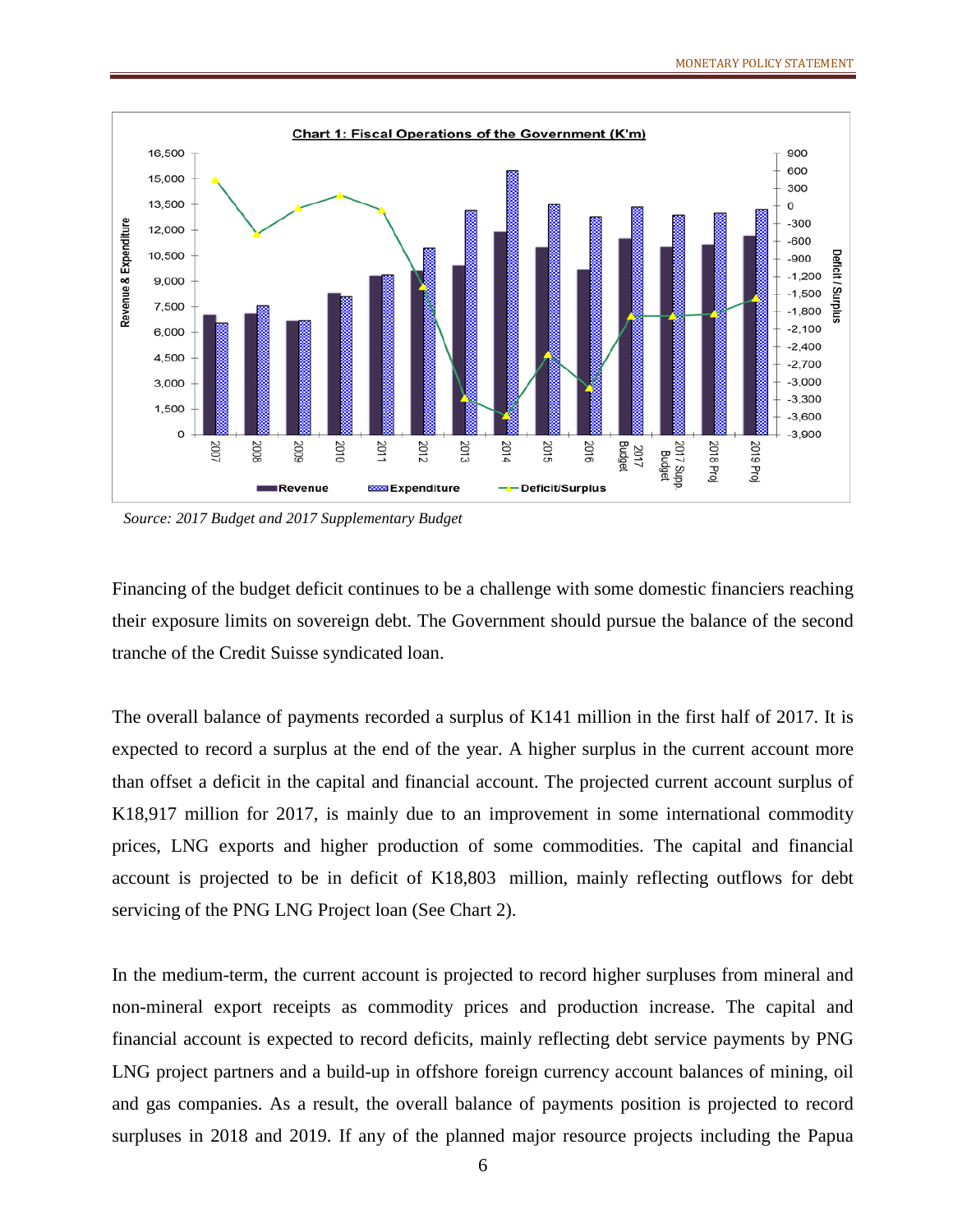LNG, Frieda River or Wafi-Golpu advance to development stage over the coming two years, there will be positive contributions to the balance of payments.



*Source: Bank of PNG*

As at  $30<sup>th</sup>$  June 2017, the level of gross foreign exchange reserves was US\$1,697.8 (K5,398.4) million, sufficient for 6.2 months of total and 9.9 months of non-mineral import covers. The level of reserves was US\$1,769.3 (K5,572.4) million as at  $27<sup>th</sup>$  September, 2017 and is projected to end the year at US\$1,714.1 (K5,450.2) million. The lower level of reserves mainly reflects Central Bank's intervention to assist the spot market and the repayment of external loans (See Appendix – Table 2).

Implementation of the foreign exchange market Directives issued since September 2016, including closure of some of the onshore foreign currency accounts and cessation of trade finance loan arrangements, contributed to an increase in the availability of foreign currency in the spot market. As a result, the Central Bank reduced its intervention in the foreign exchange market, totaling US\$81.7 million so far this year to September.

To further improve the functioning of the foreign exchange market, a Foreign Exchange Market Directive was issued in April 2017 to the AFEDs to cease providing trade finance loans in all currencies, including kina, to be settled in foreign currency. By the end of April, all trade finance loans have matured. In addition, the trading margin was extended to other currencies and transactions except over-the-counter cash exchange transactions.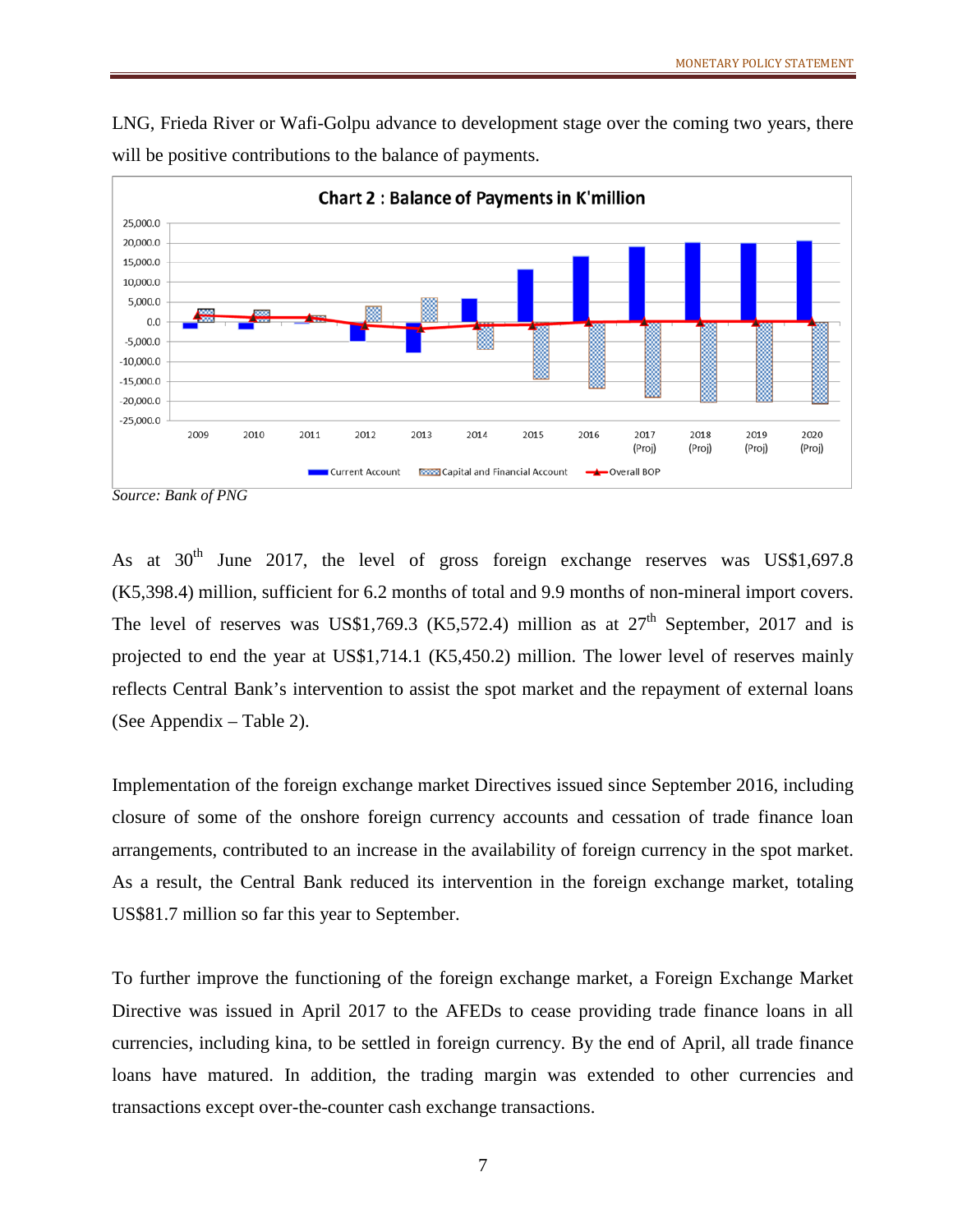The Bank's assessment of foreign exchange market data shows that the total supply of foreign currency, including the Central Bank's intervention, was sufficient to clear the outstanding import orders in the spot market (See Chart 3). However, AFEDs are still reporting outstanding orders. This reflects frontloading of some import orders, preference for serving small orders and others not backed by the required kina funds.



*Source: Bank of PNG*

The kina exchange rate against the USD was stable at US\$0.3145 from  $23<sup>rd</sup>$  March to  $27<sup>th</sup>$  August 2017, then depreciated by 20 basis points in September 2017, to US\$0.3125. The stability against the USD was supported by an increase in foreign exchange inflows mainly from mineral and agriculture sectors. Against the AUD, the kina exchange rate depreciated from A\$0.4411 at end of March 2017 to A\$0.3893 as at  $18<sup>th</sup>$  September 2017, as the AUD appreciated against the USD following increases in international commodity prices.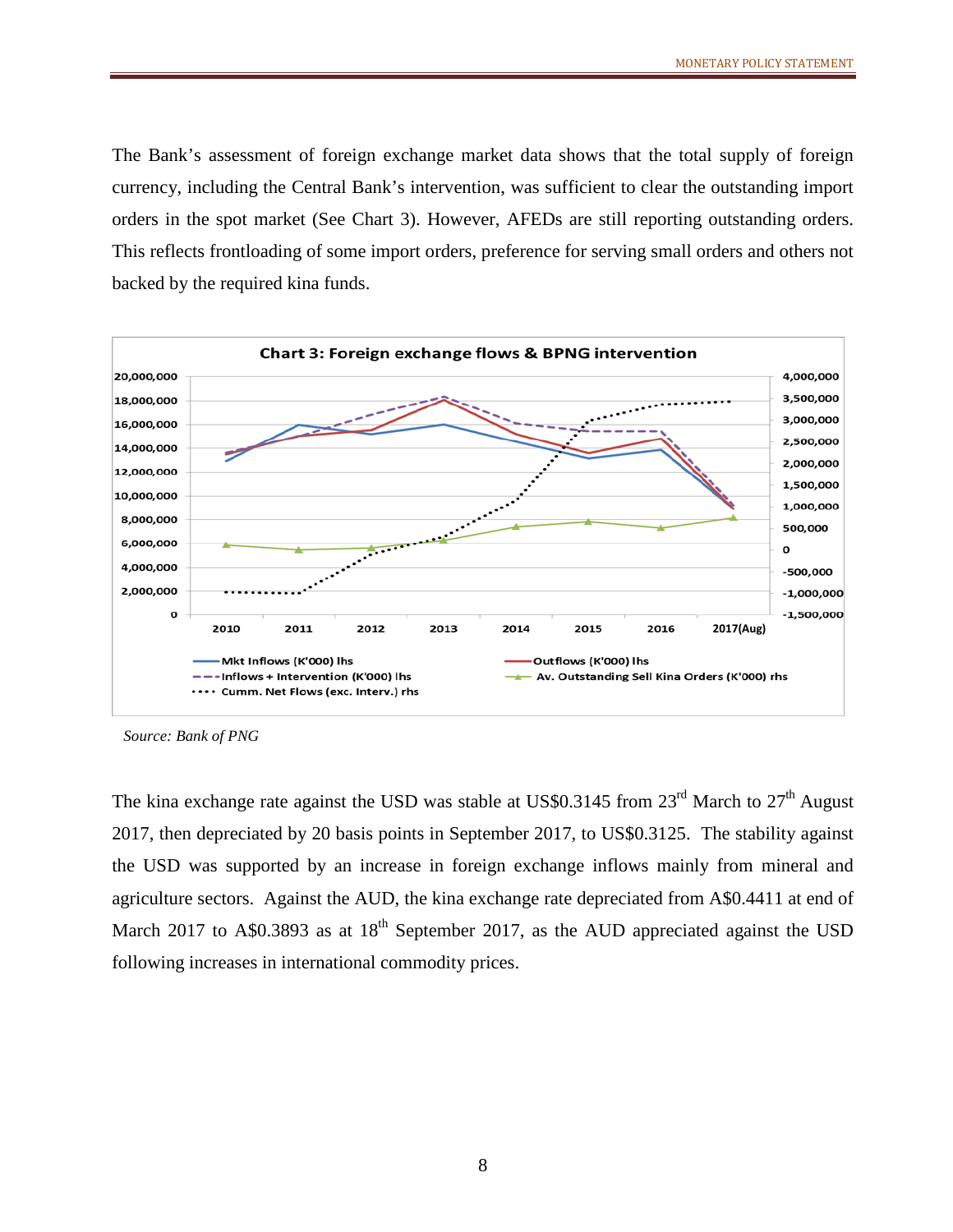

*Source: Bank of PNG*

The Trade Weighted Index (TWI) declined by 7.3 percent between end December 2016 and 18<sup>th</sup> September 2017. The Real Effective Exchange Rate (REER) appreciated by 1.2 percent in the March quarter of 2017, compared to the December quarter of 2016, reflecting the appreciation of kina against most major currencies (See Chart 4).

For 2017, the Bank projects real GDP growth to be around 2.7 percent as forecasted in the 2017 Supplementary Budget. The growth reflects full-year production at Ok Tedi mine, and increased production at Ramu Nickel and Cobalt, Lihir and Porgera mines, and in the 'Agriculture, Fishing and Forestry' (AFF) sector, supported by improvements in the prices of some of the export commodities. The rest of the non-mineral sector is expected to grow marginally.

In the medium-term, real GDP growth is projected to be around 2.7 percent for 2018 and 2019 as shown in the 2017 Budget. The growth is expected to be broad-based across almost all sectors, mainly driven by the AFF, mineral, manufacturing, construction, commerce, and transport sectors. One of the major factors that would impact on growth especially in 2018 is the hosting of the Asia-Pacific Economic Cooperation (APEC) meetings and other related activities.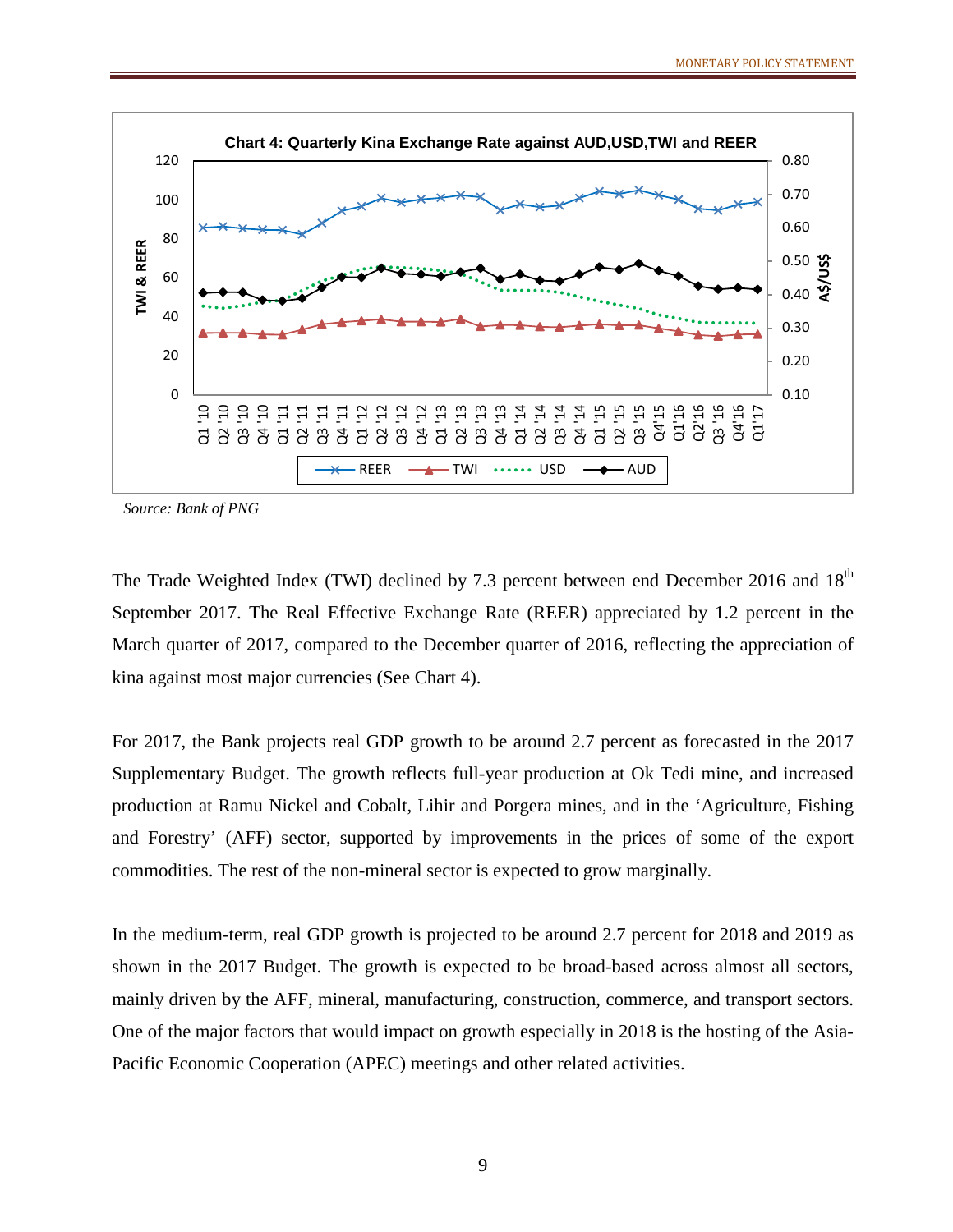Annual headline inflation was 5.8 percent in the June quarter of 2017, down from 6.0 percent recorded in the March quarter of 2017 and 6.6 percent in the December quarter of 2016. This lower outcome was mainly driven by seasonal items, as prices of fruits, vegetables and betelnut have come down as the effect of El Nino drought ended and the pass-through of low imported inflation, slowing domestic economic activity, high competition and sourcing of cheaper imports. The annual trimmed-mean and exclusion-based measures for underlying inflation were 2.0 and 2.2 percent, respectively (See Chart 5).

For 2017, the Bank revised downwards its projection for annual headline inflation to 6.0 percent from 6.5 percent in the March MPS. The Bank also revised downwards its trimmed-mean and exclusion-based inflation projections to 3.0 and 2.5 percent, respectively. The revised projections are based on the general downward trend in inflation since June 2016 and the relative stability in the kina exchange rate.

In the medium-term, the Bank projects annual headline inflation to be around 5.5 percent in 2018 and 4.5 percent in 2019. The trimmed mean and exclusion-based inflation measures are projected to be around 3.5 percent and 2.0 percent, respectively, in 2018 and 2.5 percent and 1.5 percent in 2019.

The upside-risks to these projections include:

- significant increase in import demand;
- further depreciation in the kina exchange rate;
- increase in prices of seasonal items;
- stronger global economic recovery and pick-up in foreign inflation; and
- any unforeseen supply and demand side shocks to the economy.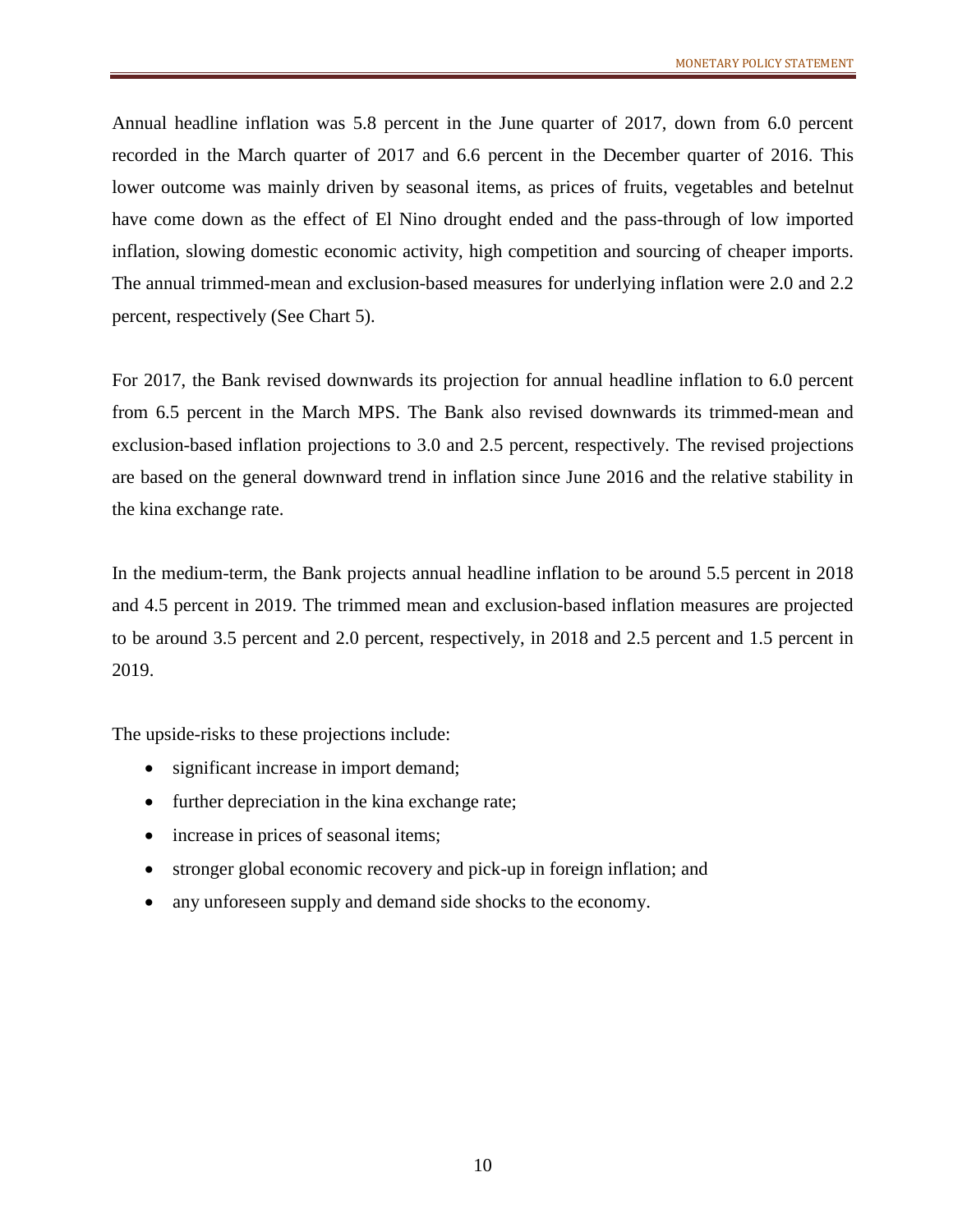

*Source: National Statistical Office (NSO) and Bank of PNG*

In light of the Government's tight cash-flow and domestic financiers reaching their limit on sovereign exposure, the Central Bank had to assist the Government by buying Government Securities (Treasury bills and bonds) when the auctions were undersubscribed. The formal arrangement, referred to as the Slack Arrangement*,* was entered into by the Treasury Department and the Bank from September 2014 to March 2015. Thereafter, this arrangement continued through exchange of letters up to 2016.

The Bank has actively sterilised this liquidity generated by the Slack Arrangement through onselling of the Government securities and CBBs to the market. As at the end of August, the Bank's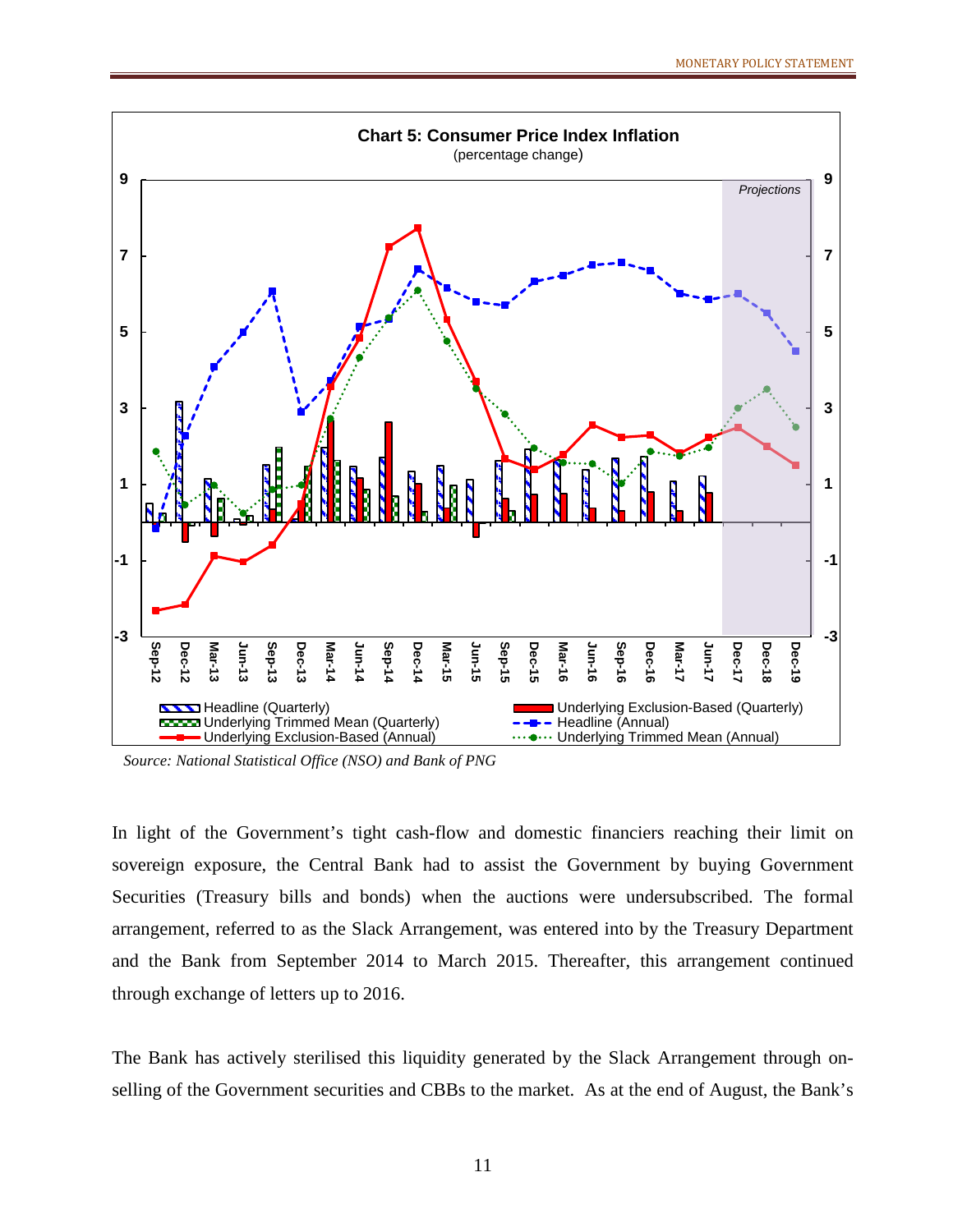holding of securities (Treasury bills and bonds) under the Slack Arrangement was K1.600 billion. It has issued CBB and Tap totalling K1.588 billion.

The Bank is now offering these Government Securities to the public under a new Tap Facility. The minimum amount for purchase is K5,000.00 to provide retail investors an alternative investment avenue and diversification of investment portfolios. The returns on these securities are attractive and provide investors with another investment avenue. The Tap Facility is another instrument in which the Bank is diffusing liquidity from the banking system as part of its monetary policy operations.

The Bank forecasts a growth in broad money supply of 8.0 percent in 2017, compared to an increase of 10.9 percent in 2016, due to an increase in net domestic assets and a small increase in net foreign assets of the banking system. The increase in net domestic assets is expected from growth in net credit to the Government of 15.1 percent and private sector credit of 2.5 percent. The monetary base is projected to increase by 7.3 percent, influenced by an increase in net domestic assets. The Bank considers the projected growth in monetary aggregates sufficient to support the growth in the non-mineral private sector (See Appendix Table 1).

PNG will continue to be exposed to external and domestic shocks and therefore will need to develop the non-mineral sector to broaden the economic base, thereby minimizing the impact of these shocks. Expanding the export sector including services, encouraging import substitution industries, and developing downstream processing activities would help address the challenges faced in sustaining revenue and the foreign exchange market.

#### **2. Monetary Policy Stance**

Inflation is on a downward trend reflecting the slowing down of the economy as well as lower imported inflation and relative stability in the kina exchange rate. As a result, the Central Bank revised downwards its inflation projections for 2017 made in the March MPS. The annual headline inflation is revised to 6.0 percent from 6.5 percent while the underlying inflation is revised to between 2.5 and 3.0 percent, from between 3.0 and 3.5 percent. Considering these projections, the Central Bank will maintain a neutral monetary policy stance over the next six months but will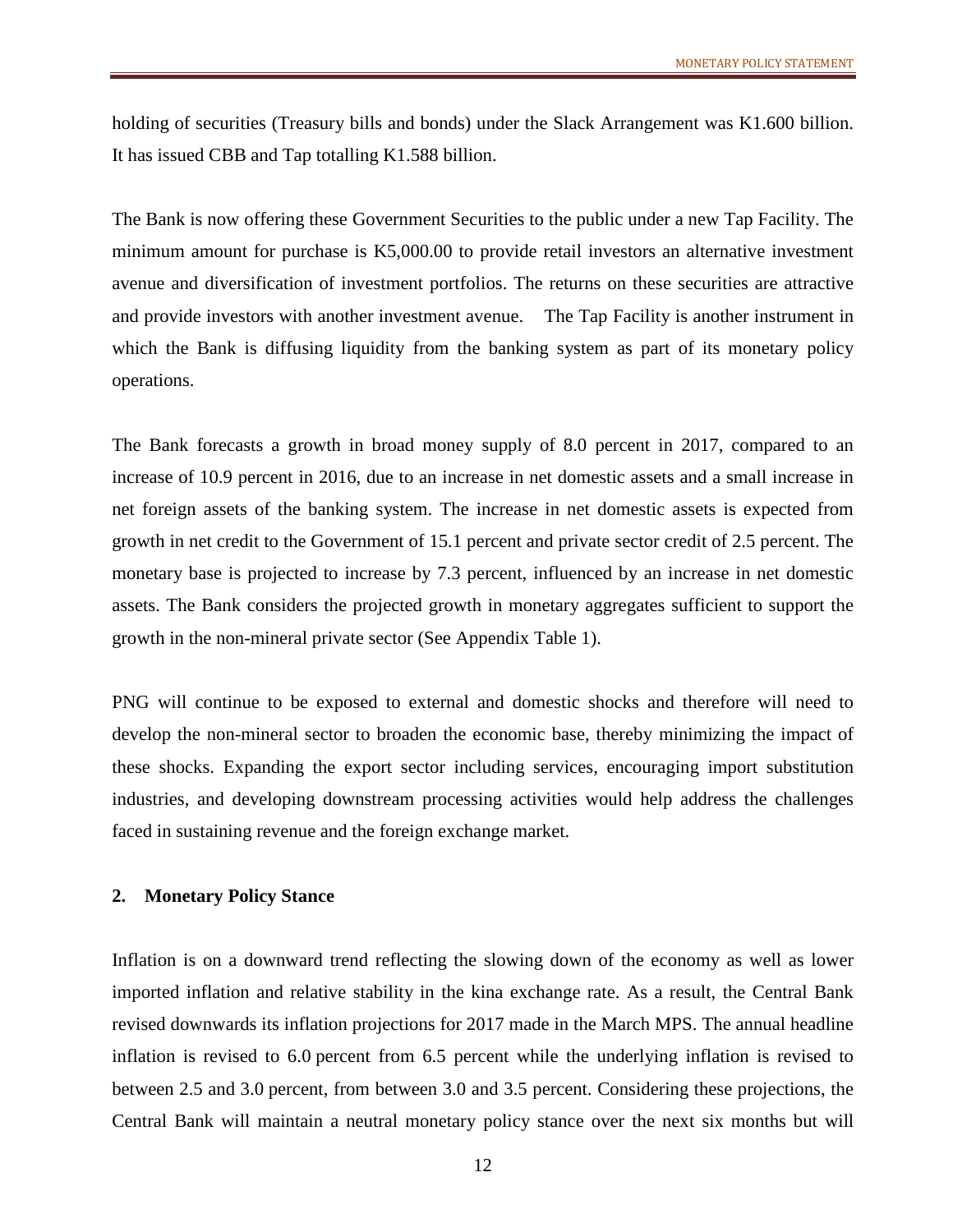continue to closely monitor developments in inflation and other macroeconomic indicators and may adjust its monetary policy stance as necessary.

## **3. Conduct of Monetary Policy**

Monetary policy is managed within the reserve money framework to achieve the Central Bank's objective of maintaining price stability. This involves managing liquidity to impact interest rates which would in turn affect economic activity and inflation. The MPS provides the overall policy stance, while the monthly policy rate signals this stance or any changes through an announcement by the Governor. Following the announcement, Open Market Operations (OMOs) are conducted to implement the policy stance. The OMOs involve the auction of Central Bank Bills (CBB), Treasury bills and bonds to Other Depository Corporations and the general public, and Repo transactions with commercial banks.

The Central Bank has relied on issuance of CBBs and Government securities as instruments to manage liquidity in the banking system, and did not make any change to the direct instrument of Cash Reserve Requirement (CRR).